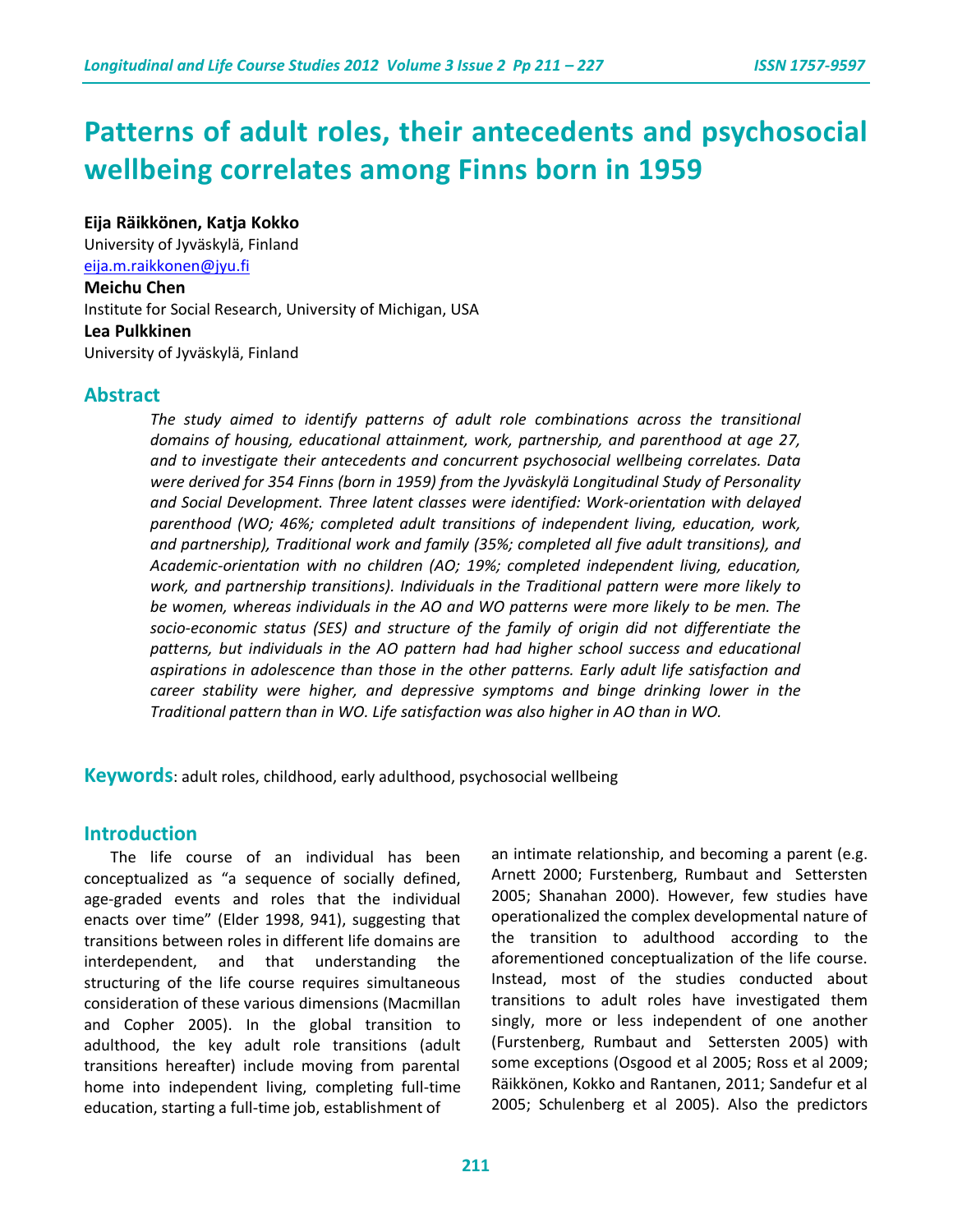and correlates of the transition patterns are unexplored. The aim of our study was to assess, within a representative sample of Finns born in 1959, patterns of role assumption in early adulthood, and the childhood antecedents and concurrent psychosocial wellbeing correlates of these patterns.

The timing and patterning of life transitions can be understood as a person's means to match decisions, commitments and career transitions with other life transitions, such as becoming a parent, as well as with contextual opportunities and constraints, as defined by Reitzle and Vondracek (2000). According to this definition, the individual is perceived as an active *agent* making decisions regarding his/her own life (Elder 1998; Elder, Kirkpatrick Johnson and Crosnoe 2003). These decisions, in turn, may affect subsequent transitions by opening or closing off opportunities, suggesting that transitions in different domains of life are interdependent.

In our study, we focused on variations in the combinations of adult roles across the domains of housing, education, work, partnership, and parenthood. Studies which have used personcentered typological approaches (e.g. latent class analysis) to investigate how different roles across these five domains weave together, suggest that the length and the level of post-comprehensive education and timing of family formation are crucial in determining transition patterns and role combinations at a particular age. The first typical pattern consists of individuals either lacking, or with short and low levels of post-comprehensive education, together with full-time work, marriage or cohabitation, and parenthood (Osgood et al 2005; Ross et al 2009; Sandefur, Eggerling-Boeck and Park 2005; Amato et al 2008; Oesterle et al 2010). The second typical pattern includes individuals who have obtained some post-comprehensive education, are working full-time, and have no family (Osgood et al 2005; Ross et al 2009; Sandefur, Eggerling-Boeck and Park 2005; Amato et al 2008). The third typical pattern consists of individuals who have a family but are disadvantaged with respect to career (Osgood et al 2005; Ross et al 2009; Amato et al 2008). The fourth pattern consists of those individuals who have obtained a higher level of education and who have postponed family formation (Osgood et al 2005; Ross et al 2009; Sandefur, Eggerling-Boeck and Park 2005; Amato et al 2008; Oesterle et al 2010). The fifth pattern is based on some empirical evidence regarding a group of individuals named as "slow starters" (Amato et al 2008) or "inactive" (Osgood et al 2005); that is, individuals who have assumed few or none of the adult roles.

The decisions regarding if, when, and in which order to undergo transitions, are always made in circumstances that are constrained by different background factors, such as gender, family of origin, and prevailing socio-historical and cultural context (Elder 1998; Shanahan 2000; Elder, Kirkpatrick Johnson and Crosnoe 2003; Schoon and Silbereisen 2009) as well as individuals' decisions made before the transitions. This interplay between the individual and the context has been described using the term *bounded agency* (Shanahan 2000). Our study focused upon the influences on the individual (i.e. gender, school success, and educational aspirations), the family, and the wider socio-historical and cultural context of the country in question (Finland). In the following paragraphs, we elaborate each of these influences and previous research on them.

#### **The Finnish context**

The present study was based on data collected from a representative sample of individuals born in 1959 in Finland (Pulkkinen 2006). In Finland, it has been typical for most youngsters to move out of the parental home at a fairly young age; women at 20 years and men at 21 years (Nikander 1998). The ages are similar for more recent age-cohorts. One reason for these early transitions to independent living is that the Finnish social welfare system provides a housing allowance for students who live in a rented apartment, to offset residential costs (Raivola, Zechner and Vehviläinen 2000). For those who are not students but otherwise have low incomes, Finnish society also provides a housing allowance (Saarikallio and Ylöstalo 2007).

The basic structure of the Finnish educational system has remained similar since the 1970s (Sahlberg 2011). Comprehensive school lasts for 9 years (from age 7 to 16). After that, youngsters enter either general upper secondary school (3 years) for post-comprehensive education, vocational upper secondary school (2-3 years depending on the study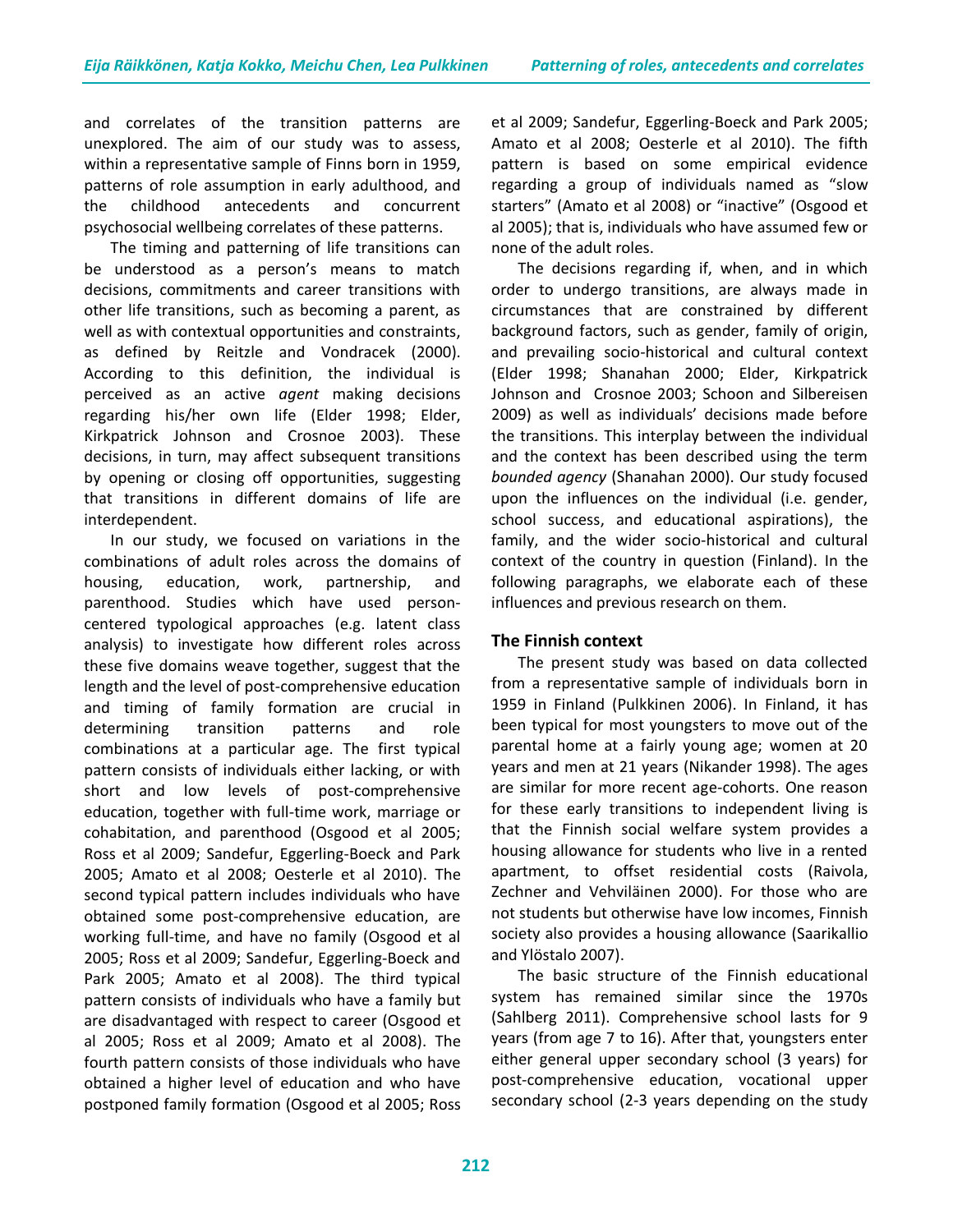program), or the labor market (Sahlberg 2011; Statistics Finland 2003). Selection to general and vocational upper secondary schools is based on the interests and grades of students. Vocational school qualifies young people only for vocational college (nowadays polytechnics) whereas upper secondary school qualifies them for tertiary education (i.e. either vocational college or university) (Sahlberg 2011).

The cohort born in 1959 was completing comprehensive school at a time when (1975) it was relatively easy to transfer directly from school to fulltime work; the unemployment rate then was 2.6% (Statistics Finland 2003). The unemployment rate stayed at a relatively low level until the early 1990s recession, but in 1992, the unemployment rate was already 11.7%. However, most young people throughout this period decided to continue in fulltime education; almost 3 in 4 Finnish adults aged 25– 64 have qualified from upper secondary or tertiary education. An important reason for this high percentage continuing their studies is that all postcomprehensive education is and was free up to the university level (Kokko et al 2008). It is typical of Finland that students are on average around 25 to 29 years old when they graduate from university. There are several reasons for this, such as a competitive university entrance system, which delays the start of studies, and the fact that students usually take a Master's degree, which is a common requirement in the labor market. Moreover, men are obliged to participate in either military or civil service (optional also for women) before their  $29<sup>th</sup>$  birthday.

A further distinctive feature of Finnish society is an equal engagement in full-time employment among women and men (Lehto and Sutela 2008). Part-time work with reduced working hours for mothers has been common in other Nordic countries. However in Finland, it is relatively rare, even among mothers with young children: in 1984, only 7% of Finns worked part-time.

Regarding family-related transitions, the mean age for getting married for the first time was 25.9 years in women and 28.1 years in men in 1986–1990, and the mean age of first childbirth was 26.5 years (Statistics Finland 2003). Finnish men are about two years older than women when they become a parent for the first time (Statistics Finland 1994). Highly educated women become parents later than other groups; they are about two years older at first childbirth than women who have not obtained a Master's degree. In Finland, cohabitation before marriage or as an alternative to marriage has been popular for many years. Among women born in 1938-42, 13% had lived in cohabitation, but among women born in 1958- 62, 51% had lived in cohabitation before marriage and 33% as an alternative to marriage.

## **Socio-demographic and individual influences**

Factors that differentiate transition behaviors include gender, the socio-economic status (SES) and structure of the family of origin, and personal choices. Although the educational and work pathways of women and men have become similar in the past few decades (Fussell and Furstenberg 2005), women and men still seem to differ in their pathways to adulthood: empirical studies based on older and more recent age-cohorts have demonstrated that women undergo adult transitions earlier than men, particularly in the family domain (Cohen et al 2003; Oesterle et al 2010; Kokko, Pulkkinen and Mesiäinen 2009). The timing of different transitions may also be more closely interlinked among women than among men (Kokko, Pulkkinen and Mesiäinen 2009). Factors related to an individual's family of origin may also influence transition behaviors: individuals from low SES families tend to undergo adult transitions earlier than those from higher socio-economic backgrounds, for whom the later timing of transitions is more typical (e.g. Osgood et al 2005; Sandefur, Eggerling-Boeck and Park 2005; Schoon, Martin and Ross 2007). This is most likely due to differences in the level of educational attainment: low family SES and earlier timing of transitions are associated with lower educational attainment (Kokko et al 2008). An impact of the structure of the family of origin on transitions was found in the study by Ross and his colleagues (2009), which showed that individuals who grew up in divorced families were less likely to pursue their educational career in post-secondary education, and more likely to establish their own families at an earlier age. Individuals' own educational aspirations,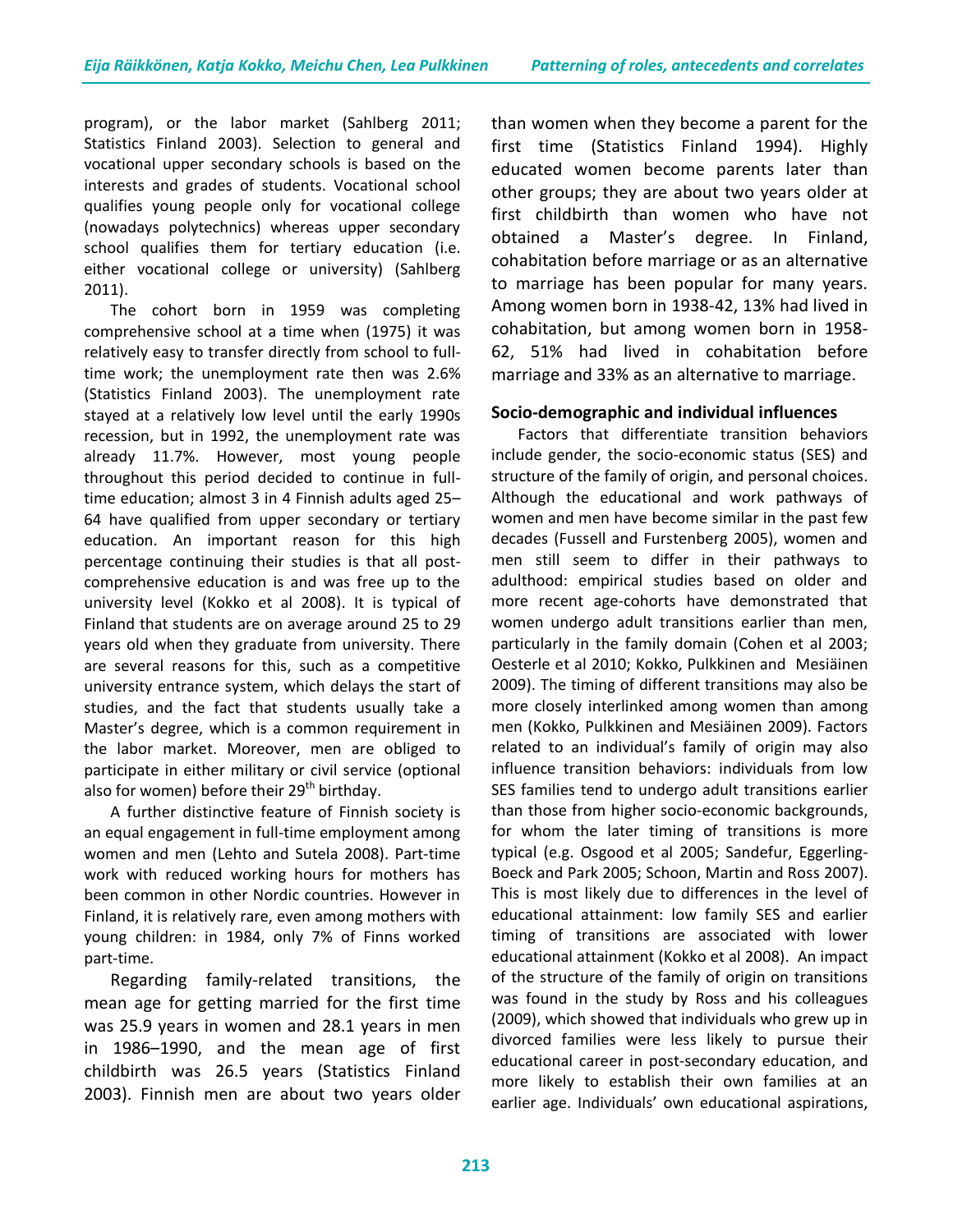expectations, and performance in school may also differentiate transition behaviors (Osgood et al 2005; Ross et al 2009; Schoon, Martin and Ross 2007).

The transition to adulthood provides new roles and social contexts, and the successes and difficulties one experiences with the many challenges during this period may strengthen or alter the ongoing trajectories of substance use, health and wellbeing (Schulenberg et al 2005; Schulenberg, Bryant and O'Malley 2004). In general, the average levels of wellbeing and substance use have been found to increase from late adolescence to early adulthood (Schulenberg et al 2005). The average level of wellbeing tends to increase across adulthood (Räikkönen, Kokko and Rantanen 2011) whereas the average level of binge drinking has been shown to peak in early adulthood and then decrease (Schulenberg et al 2005). However, studies suggest that engagement in family roles, particularly marriage or cohabitation, reduces the use of substances (Schulenberg et al 2005; Staff et al 2010) and enhances one's wellbeing (Schulenberg et al 2005; Lee and Gramotnev 2007). By contrast, postponing transitions to stable adult roles beyond early adulthood has been linked to lower levels of wellbeing (Räikkönen, Kokko and Rantanen 2011;

Schulenberg et al 2005) and higher levels of binge drinking (Schulenberg et al 2005) in early adulthood.

# **Aims and hypotheses**

The *first* aim of the present study was to identify patterns of adult role combinations in early adulthood by investigating five transition domains (i.e. moving into independent living, completion of education, full-time employment, having an intimate relationship, and having a child) simultaneously (Figure 1). Taking into account the cultural features of Finland, as well as the Jyväskylä Longitudinal Study of Personality and Social Development (JYLS) data collection phases, we chose age 27 as the cut-off point. Completion of education means that a participant has obtained a degree from vocational school, vocational college, or university. We expected to find at least three latent classes: 1) a group of individuals who have undergone all adult transitions by age 27; 2) a group of individuals who have followed an academic path to adulthood, and because of their extended studies, their family formation is delayed; 3) a group of individuals who have undergone few of the five transitions (e.g. Ross et al 2009).

# **Figure 1. Conceptual model of the study. The Roman numerals I - III index the research questions of the study.**

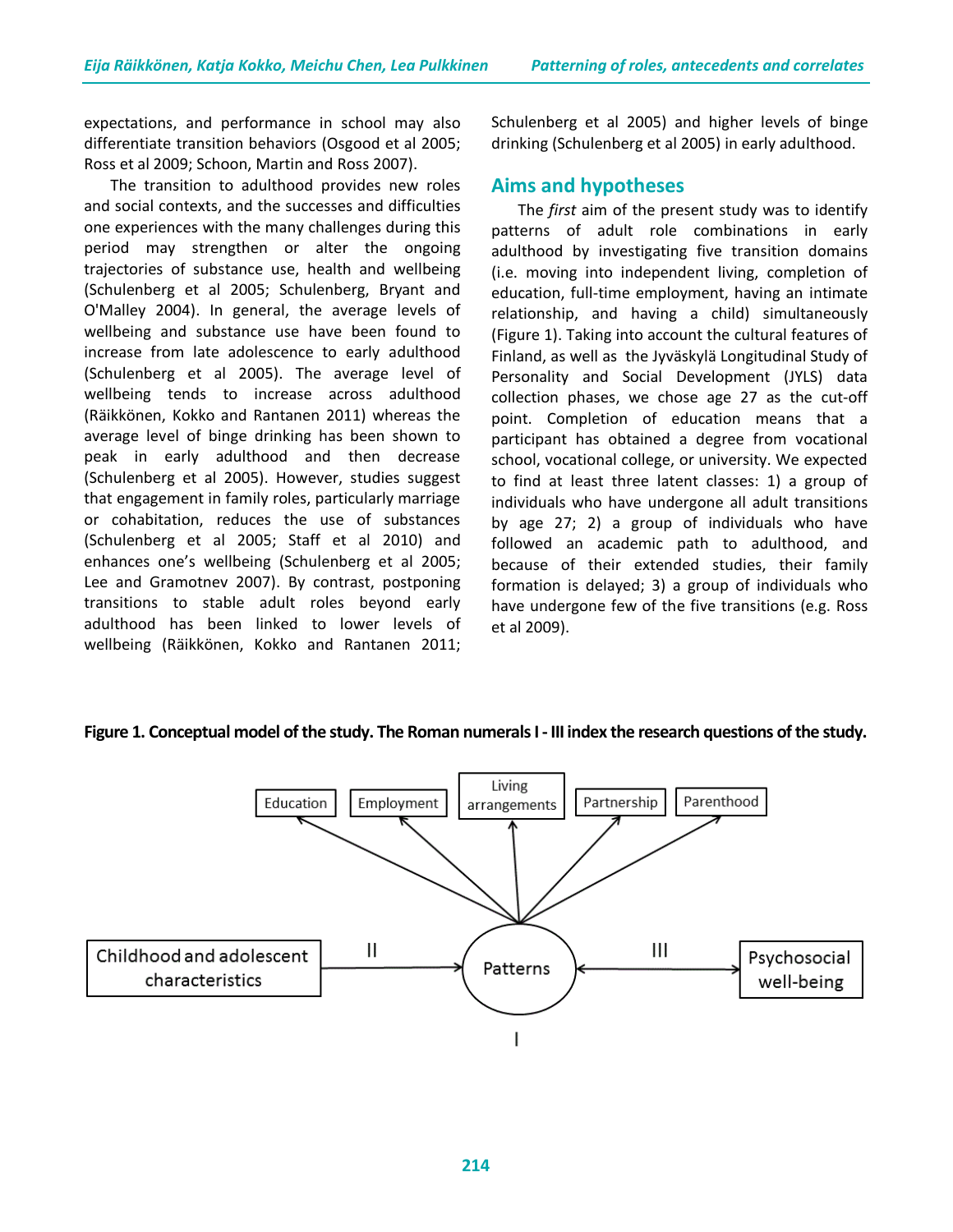Our *second* aim was to investigate whether individual agency and contextual characteristics contribute to the identified latent classes (Figure 1). Context was operationalized by gender, family SES, and intact/non-intact family structure (Ross et al 2009), while individual agency was conceptualized in relation to school success and educational aspirations (Schoon, Martin and Ross 2007). Orientation to studies reflects individual agency concerning transitions in education. We expected that women would have experienced all five transitions more typically than men by age 27, because women are, on the average, two years younger than men at the time of marriage and the birth of the first child, and because women and men are equally educated and also employed in Finland, due to day care services for all children. Furthermore, we expected that individuals in the academic path would have experienced fewer transitions, because moreeducated individuals tend to delay the birth of the first child (Statistics Finland 1994). Fewer completed transitions were expected to be found among individuals who have had difficulties in the completion of education and employment. In relation to background factors, we expected that high SES of the family of origin, good school success and high educational aspirations would be associated with the academic path, compared to the path including fewer completed transitions (Schoon, Martin and Ross 2007). The stability of the family of origin was expected to be associated with the pattern of all five transitions by age 27 (Ross et al 2009).

Our *third* aim was to examine whether the identified latent classes would differ in psychosocial wellbeing measured at age 27 (Figure 1). We defined psychosocial wellbeing in terms of life satisfaction, depressive symptoms, stability of career line, and binge drinking. We assumed that individuals with fewer completed adult transitions would show lower levels of psychosocial wellbeing compared to other groups (e.g. Schulenberg et al 2005).

# **Methods**

# **Sample**

The present study used data from the ongoing Jyväskylä Longitudinal Study of Personality and Social Development (JYLS) study, in which the same individuals have been followed from age 8 to age 50 (Pulkkinen 2006; Pulkkinen and Kokko 2010). The study was begun by Lea Pulkkinen in 1968, when she randomly selected 12 complete second-grade classes in the town of Jyväskylä, Finland, for the study; all the pupils participated (i.e. the initial participation rate was 100%). The original sample consisted of 173 girls and 196 boys, of whom the majority (94%) was born in 1959; the rest were born either in 1958 or 1960. The mean starting age of the participants was 8.3 years (*SD =* .25). All participants were native Finns. After age 8, main data collection phases took place at ages 14, 27, 36, 42, and 50. In the present study, adult transitions were studied up to age 27.

At ages 8 and 14, data were gathered using peer nominations and teacher ratings (Pulkkinen 2006). At age 14 (in 1974), the sample size was 167 girls (97% of the original sample) and 189 boys (96%). At age 27 (in 1986), the methods of data collection were a mailed Life Situation Questionnaire (LSQ) and a semistructured interview. The LSQ was completed by 155 women (90%) and 166 men (85%), and interviews conducted with 142 women (82%) and 150 men (77%).

Information about adult transitions was gathered using the LSQs administered at ages 27, 36, 42, and 50, and retrospectively using the Life History Calendar (LHC; adapted from Caspi et al 1996) at ages 42 and 50. As a result of this procedure, the number of participants in the present study was 354 (95.9% of the initial sample; 165 women and 189 men). Both at ages 42 and 50, the sample was representative of the original random sample (studied at ages 8 and 14 in regard to social behavior and school success) and their age-cohort born in Finland in 1959, when compared with data provided by Statistics Finland on, for instance education, occupational status and marital status (Pulkkinen 2006; Pulkkinen and Kokko 2010).

# **Measures and Variables**

*Adult role* combinations in the following five transition domains were examined: *Educational attainment*, *employment*, *living arrangements, partnership*, and *parenthood*. The variable for educational attainment measures the highest degree obtained by age 27. Educational attainment was coded *1 = no post-comprehensive education*, *2 = vocational school*, *3 = vocational college,* and *4 =*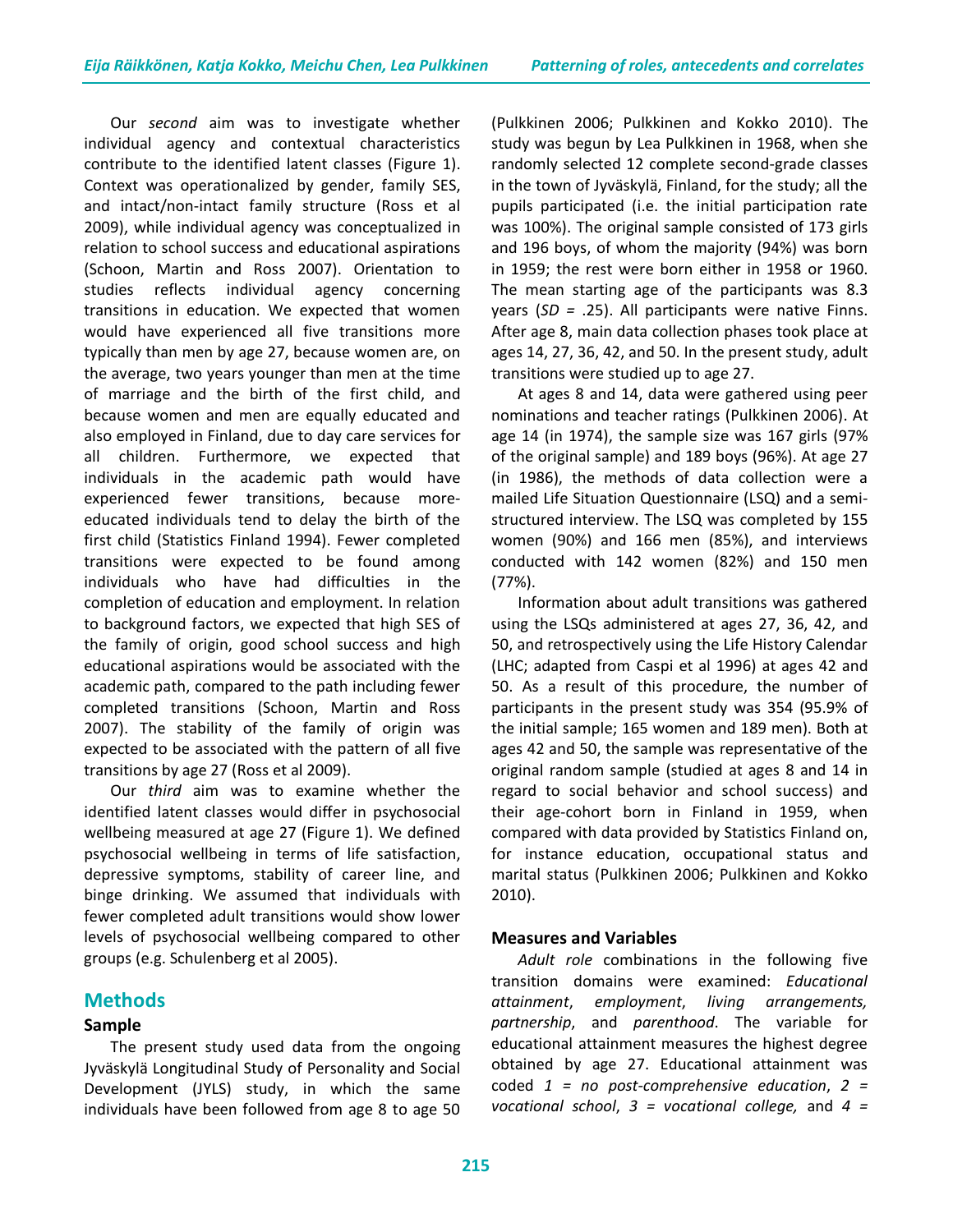*university*. A *degree* refers to graduation from a vocational school, vocational college, or university. The variable for living arrangements describes whether or not a participant has moved out from the parental home by age 27. It was coded *0 = lives with parents, 1 = lives away from parents*. The variable for employment was coded in five categories: 1 = *out of labor force*, 2 = *full-time homemaker*, 3 = *full-time student*, *4 = part-time work*, and *5 = full-time work*. The category 'full-time work' included only those participants who had worked full-time by age 27. If a participant had not worked full-time by age 27, then the status at age 27 was coded. The partnership variable was coded in two stages. First, partnership

status at age 27 (married, cohabiting, divorced, separated after a cohabitation, or single) was coded for each participant. "Single" denoted a participant who had never been married or cohabited by age 27. Second, categories of "divorced", "separated", and "single" were combined. Partnership was coded *1 = marriage*, *2 = cohabitation* and *3 = single*. The twostage coding of the partnership variable enabled us to trace, when necessary, all those participants who had completed the relationship transition by age 27. Parenthood was coded 1 = *no children*, 2 = *one child* and 3 = *two children or more*. Distributions of each transition variable are presented in Table 1.

|                                 | Percent (%) | Variable specific N |
|---------------------------------|-------------|---------------------|
| <b>Education</b>                |             | 352                 |
| No post-comprehensive education | 31.81       | 112                 |
| <b>Vocational school</b>        | 42.05       | 148                 |
| Vocational college              | 15.34       | 54                  |
| University                      | 10.80       | 38                  |
| <b>Employment status</b>        |             | 346                 |
| Unemployed/out of labor force   | 2.02        | 7                   |
| Full-time home maker            | 1.73        | 6                   |
| Full-time student               | 5.20        | 18                  |
| Part-time work                  | 1.73        | 6                   |
| Full-time work                  | 89.30       | 309                 |
| <b>Living arrangements</b>      |             | 345                 |
| Lives away from home            | 95.94       | 331                 |
| Lives with parents              | 4.06        | 14                  |
| <b>Relationship status</b>      |             | 344                 |
| Marriage                        | 47.09       | 162                 |
| Cohabitation                    | 22.10       | 76                  |
| Single                          | 30.81       | 106                 |
| <b>Parental status</b>          |             | 346                 |
| No children                     | 53.47       | 185                 |
| 1 child                         | 27.75       | 96                  |
| 2 or more children              | 18.78       | 65                  |

## **Table 1. Observed role characteristics in the JYLS sample (***N* **= 354) by age 27.**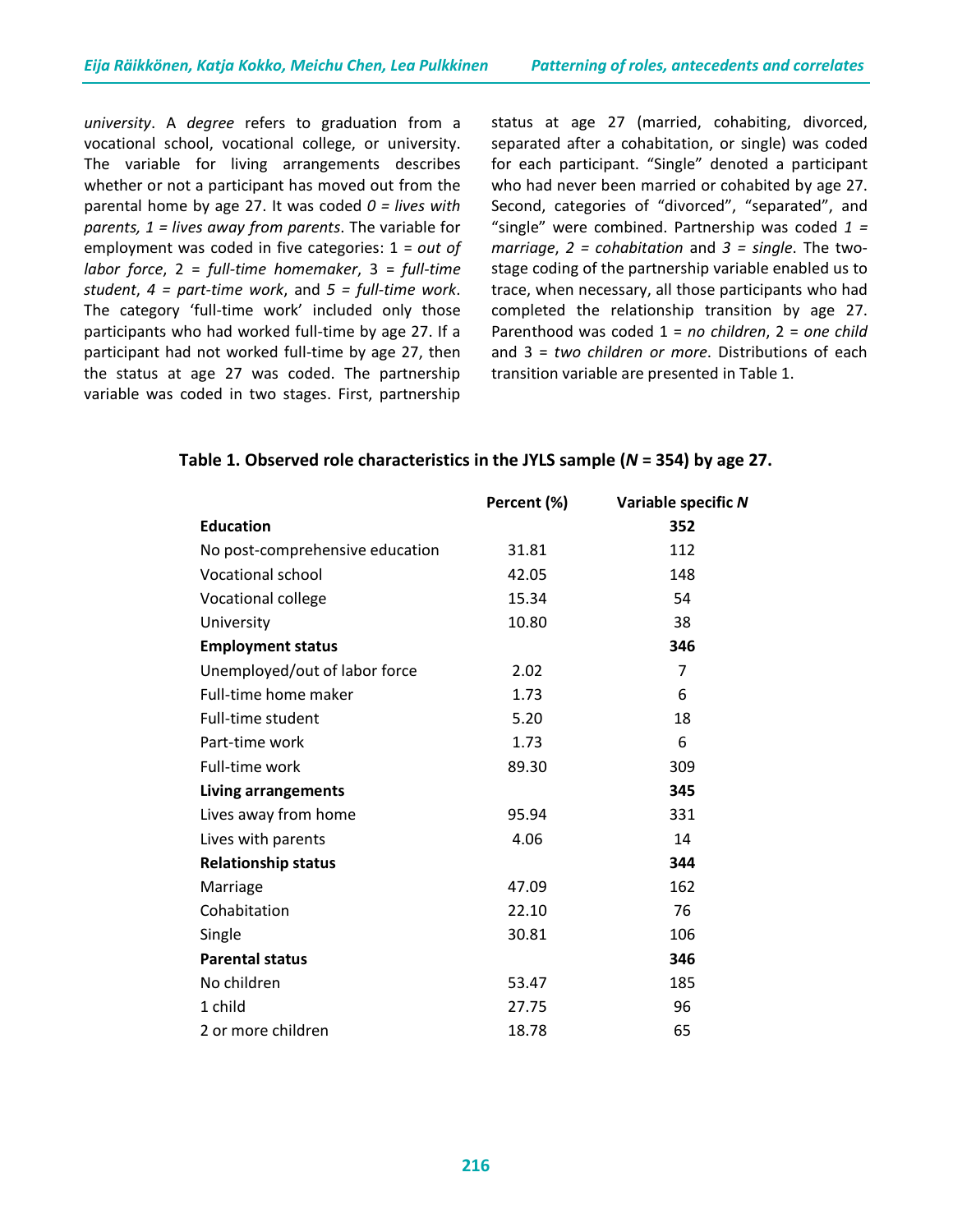#### *Childhood and adolescent predictors*

*Gender* was coded *0 = female, 1 = male*. *Socioeconomic status* of the family of origin was coded when the child was 8 years old, on the basis of the father's occupation (the mother's occupation was used if she was a sole provider) into two categories: *0 = blue-collar* and *1 = white-collar worker* (Pitkänen, Lyyra and Pulkkinen 2005). *Family structure* at age 14 was coded *0* for *intact family* (i.e. the participant lived with both parents) and *1* if the *parents had divorced, separated from cohabitation or a parent had died* (Pulkkinen, Lyyra and Kokko 2009). *School success* at

age 14 was measured by grade point average (min. 4, max. 10). The information about school success was collected from school archives. The observed range for school success was 5.3-9.1 (Table 2). For the purposes of the present study, school success was centered around its mean (7.22; see Table 2). We used actual entrance to upper secondary school (qualifying for tertiary education) as an indicator of participants' *educational aspirations* (Pitkänen et al 2008)*.* For the purposes of the present study, educational aspirations were coded using two categories: *0 = other*, *1 = upper secondary school*.

**Table 2. Descriptive statistics for childhood and adolescent antecedents, and early adult psychosocial wellbeing correlates.** Means and standard deviations (in parentheses) are reported for continuous variables, and percentages for categorical variables.

|                                                                 | Mean (sd)/% | $N^1$ |
|-----------------------------------------------------------------|-------------|-------|
| <b>Childhood and adolescent antecedents</b>                     |             |       |
| Gender $(1 = male)$                                             | 53.40       | 354   |
| Family SES at age 8 $(1 = white$ -collar workers)               | 28.81       | 354   |
| Family structure at age $14$ (1 = non-intact family)            | 23.78       | 349   |
| Educational aspiration at age $14$ (1 = upper secondary school) | 39.94       | 343   |
| Grade point average at age 14                                   | 7.22(.87)   | 332   |
| Psychosocial wellbeing at age 27                                |             |       |
| Life satisfaction                                               | 2.97(0.43)  | 322   |
| Career stability                                                |             | 335   |
| Unstable                                                        | 23.28       |       |
| Changeable                                                      | 7.46        |       |
| Stable                                                          | 69.25       |       |
| Depressive symptoms                                             | 1.98(0.46)  | 320   |
| <b>Binge drinking</b>                                           |             | 323   |
| Not at all                                                      | 21.05       |       |
| Once a year or less                                             | 7.43        |       |
| Less than once a month                                          | 34.06       |       |
| 1-3 times a month                                               | 21.36       |       |
| Once a week                                                     | 12.38       |       |
| Several times a week                                            | 3.72        |       |

*Note: 1 N is the number of non-missing cases for each variable.*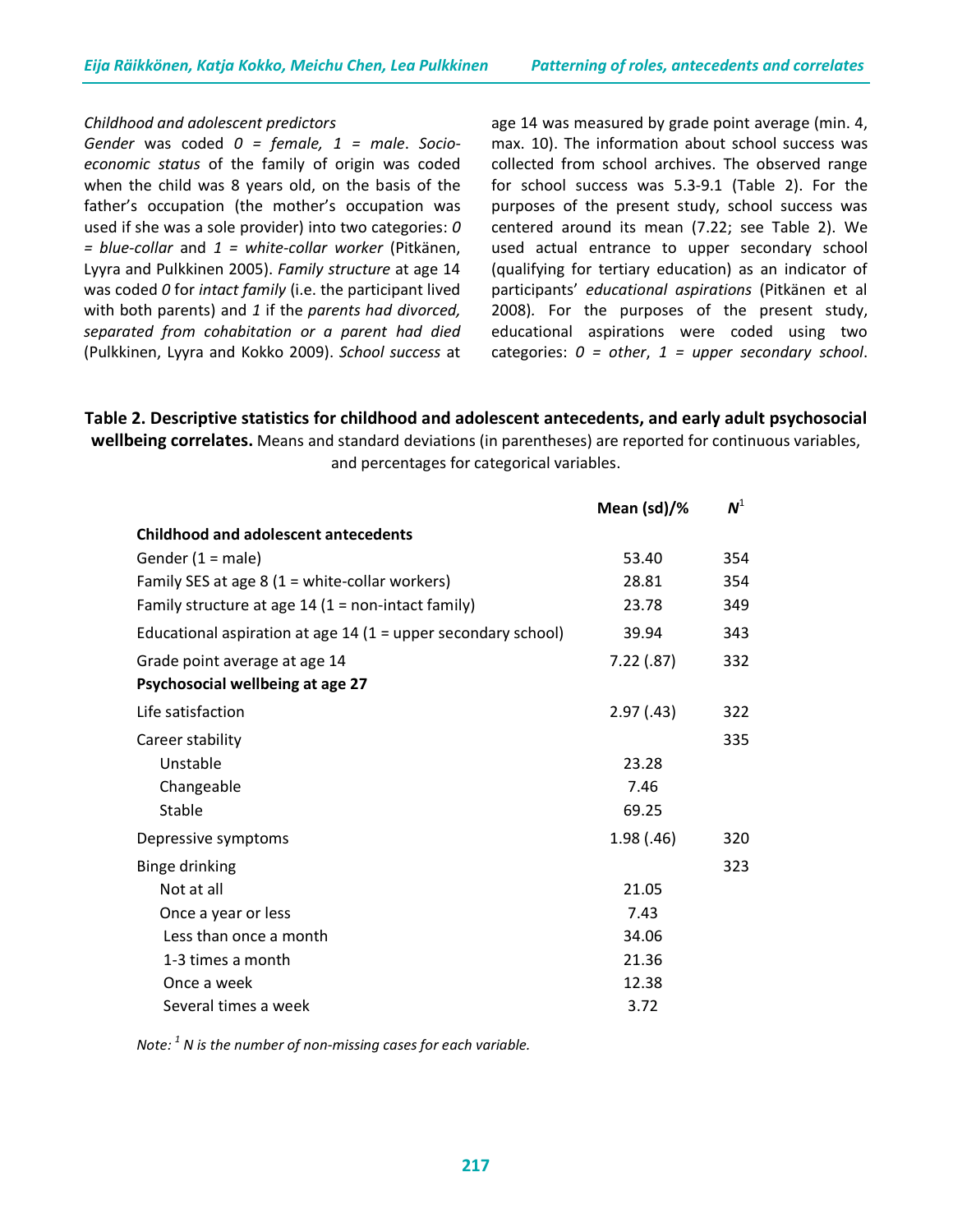*Psychosocial wellbeing at age 27* was assessed by life satisfaction, depressive symptoms, stability of career line, and binge drinking. *Life satisfaction* was assessed using five questions presented in the mailed LSQ. With these questions, we sought to assess a broader construct of global life satisfaction. The questions concerned satisfaction with housing, financial situation, choice of occupation, present occupational situation, and content of leisure time. The response scale ranged from 1 = *very dissatisfied* to 4 = *very satisfied*. Statistically significant correlations between the items ranged from .11 to .50. Satisfaction with leisure time did not correlate with housing and financial situation. An average score was computed, and Cronbach's alpha was .56 (Feldt, Mäkikangas and Aunola 2006).

 *Depressive symptoms* was a subscale of a Personal Control Inventory presented in the mailed LSQ. The subscale was composed of five items (e.g. "I feel despair."). The response scale ranged from 1 (strongly disagree) to 4 (strongly agree; Pulkkinen and Rönkä 1994). An averaged score was computed and Cronbach's alpha was .65.

 *Stability of career line* was evaluated on the basis of several questions presented in the LSQ and interview. The follow-up covered 11 years, from 1975 to 1986 (i.e. from age 16 to 27) (Rönkä, Kinnunen and Pulkkinen 2000). Three categories were formed: *1* = *unstable career* (including participants who had experienced long periods of unemployment); *2* = *changeable career* (including participants whose jobs had varied and for the most part did not correspond to their field; those who had started studying; those whose work situation had suddenly become unstable; or those who had removed themselves from the work force in order to care for children); *3* = *stable career* (including participants who had worked in their own field without repeated interruptions due to unemployment, or had a career which had become stable during the first years of the follow-up period). Women who had been on maternity leave, but who had returned to their jobs after the leave, were coded as having a stable career.

 *Binge drinking for occasions of drunkenness* During the interview, the participants were asked to recall how often during the past 12 months they had consumed so much alcohol that they had been truly drunk. Furthermore, in the mailed LSQ, the participants were asked to complete a quantityfrequency (q-f) table with the following instruction: "How much alcohol do you drink in one session? If you have stopped drinking, please refer to the situation before you quit. Circle the most appropriate option on each line." The quantity options consisted of different portion estimates per occasion: 1 drink or less, 2-4 drinks, or 5 drinks or more. One drink (portion of alcohol) was defined as one bottle (33cl) of beer (4.5% alc.), one glass of wine (12cl  $\sim$  12% alc.), one glass of strong wine (8cl ~21% alc.) or one 4cl shot of spirits. Binge drinking was operationalized on the basis of the reported times of being truly drunk, but adjusted for the frequency of drinking at least five portions per occasion as reported in q-f table presented in the mailed LSQ. The variable for binge drinking was coded *0 = not at all*, *1 = once a year*, *2 = less often than once a month*, *3 = one to three times a month*, *4 = once a week*, and *5 = several times a week* (Pitkänen et al 2008).

## **Analytic Strategy**

The analyses of the present study were conducted in three phases. First, the patterning of adult roles was examined using latent class analysis (LCA). LCA is a statistical method that enables the examination of latent structures among a set of categorical variables (Lazarsfeld and Henry 1968). In the present study, five categorical variables were used: residence, educational attainment, employment status, partnership status, and parenthood. The parameters of the LCA model are proportions of individuals within each of the latent classes (i.e. latent class probabilities) and their distribution across the predictor variables in a given latent class (i.e. conditional probabilities) (Nylund, Asparouhov and Muthén 2007). An advantage of using LCA instead of conventional cluster analysis, is that it provides several model fit indices, which enable the assessment of the model fit to the data, and the appropriateness of the number of latent classes specified. In addition, because LCA is a model-based method, the same results can theoretically be replicated with an independent sample (Muthén and Muthén 2000). The following indices are employed in our study: Bayesian Information Criterion (BIC) (Schwartz 1978), adjusted Bayesian Information Criteria (aBIC) (Sclove 1987), and Bootstrap Likelihood Ratio Test (BLRT) (Nylund, Asparouhov and Muthén 2007). Lower values of BIC and aBIC indicate a better fitting model. BLRT *p*values above 0.05 indicate a good fit of the specified LCA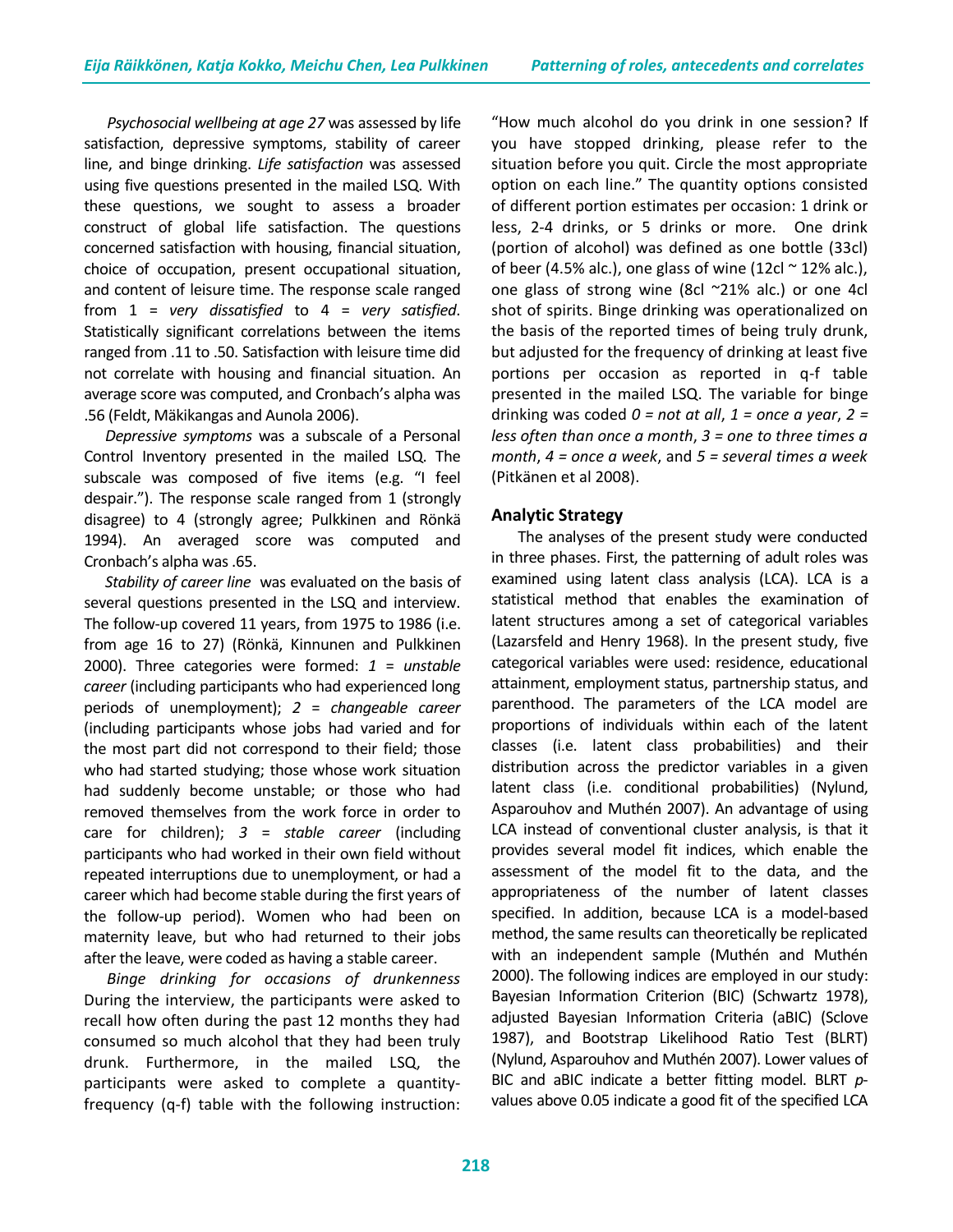model, while values below 0.05 indicate that the number of classes should be increased by one (Nylund, Asparouhov and Muthén 2007). In addition, entropy (Celeux and Soromenho 1996) and interpretability of latent classes (Muthén and Muthén 2000) are considered when choosing the optimal number of latent classes. Entropy values approaching 1 indicate clear delineation of classes and that individuals are placed into classes with high precision (Celeux and Soromenho 1996).

Second, after deciding the best LCA solution, multinomial logistic regression analyses were conducted to investigate the extent to which childhood and adolescent characteristics predicted membership of the latent classes (Figure 1). Regression coefficients were presented as odds ratios (*OR*). An *OR* is the ratio of the odds of being in a particular latent class *k* (versus being in the reference class *j*) for any value *b* of a particular childhood characteristic, to the odds of being in class *k* for value *b*+1 of the childhood characteristic. For example for a dichotomous covariate, the *OR* represents change in the odds of being in a class *k* (versus being in the reference class *j*), when the value of a particular childhood characteristic changes from 0 to 1. An *OR* greater than one indicates that those individuals with the characteristic (i.e. for whom the value of the childhood characteristic is 1) are more likely to be in the class *k* than those individuals without the characteristic. Each latent class was in turn used as a reference class in order to compare each latent class to all other latent classes. In addition to *OR*s, we report relative risks (*RR*) in order to provide the reader with a direct comparison of the present results with the results shown in the study by Salmela-Aro, Ek, Taanila and Chen (2012, this issue). A *RR* is a ratio of two probabilities. *RR* indicates how many times more likely a participant is to be a member of a latent class *k* given a one unit increase in a childhood characteristic. For example for a dichotomous characteristic, *RR* represents the ratio of the probability of being in class *k* for characteristic category 1, versus the probability of being in class *k* for category 0.

Third, multivariate analysis was conducted to examine whether membership in the latent classes predicted psychosocial wellbeing in early adulthood (Figure 1). Regression analysis was used for continuous wellbeing outcomes (i.e. life satisfaction and depressive symptoms) and ordered logistic regression analysis was used for ordinal wellbeing outcomes (i.e. career stability and binge drinking). A set of dummy indicators of latent class membership was used as independent variables to estimate class differences in outcomes. In order to compare each latent class to all other latent classes, each latent class was set by turns as a reference group (i.e. each dummy was excluded by turns). The childhood and adolescent variables were controlled for in the analyses, in order to rule out the possibility that the observed differences between the latent classes in wellbeing indicators would result from the childhood and adolescent factors.

All analyses were conducted using the Mplus statistical package version 6.0 (Muthén and Muthén 1998-2010). In all analyses, the method of estimation was that of full information maximum likelihood (FIML) implemented in Mplus. FIML uses all observations in a data set when estimating the parameters in the model, without imputing the missing values. The models for the second and the third stages were estimated simultaneously to maximize the information in the data for estimation, the error terms between continuous measures of psychosocial wellbeing were allowed to correlate, and MLR estimator with Monte Carlo integration approach was used in the estimation process.

# **Results**

#### **Descriptive results**

The descriptive statistics for childhood predictors and correlates for early adult psychosocial wellbeing are shown in Table 2. Some gender differences were found in the predictors and correlates. Women were more likely to enter upper secondary school qualifying for university  $(\chi^2(2) = 20.36, p < .001,$  *Adjusted standardized residual* (*ASR*) = 4.4) than men, for whom it was more typical to enter vocational school (*ASR* = 3.4). Women also had better school success than men (*t*(271) = 7.64, *p* < .001). Regarding wellbeing, gender differences were found in binge drinking  $(\chi^2(5) = 71.08)$ , *p* < .001). Men were more likely to report binge drinking 1–3 times a month (*ASR* = 4.0), once a week (*ASR* = 4.8), or several times a week (*ASR* = 3.4) whereas women were more likely to report drinking binge less than once a month (*ASR* = 5.1) or not at all (*ASR* = 3.0).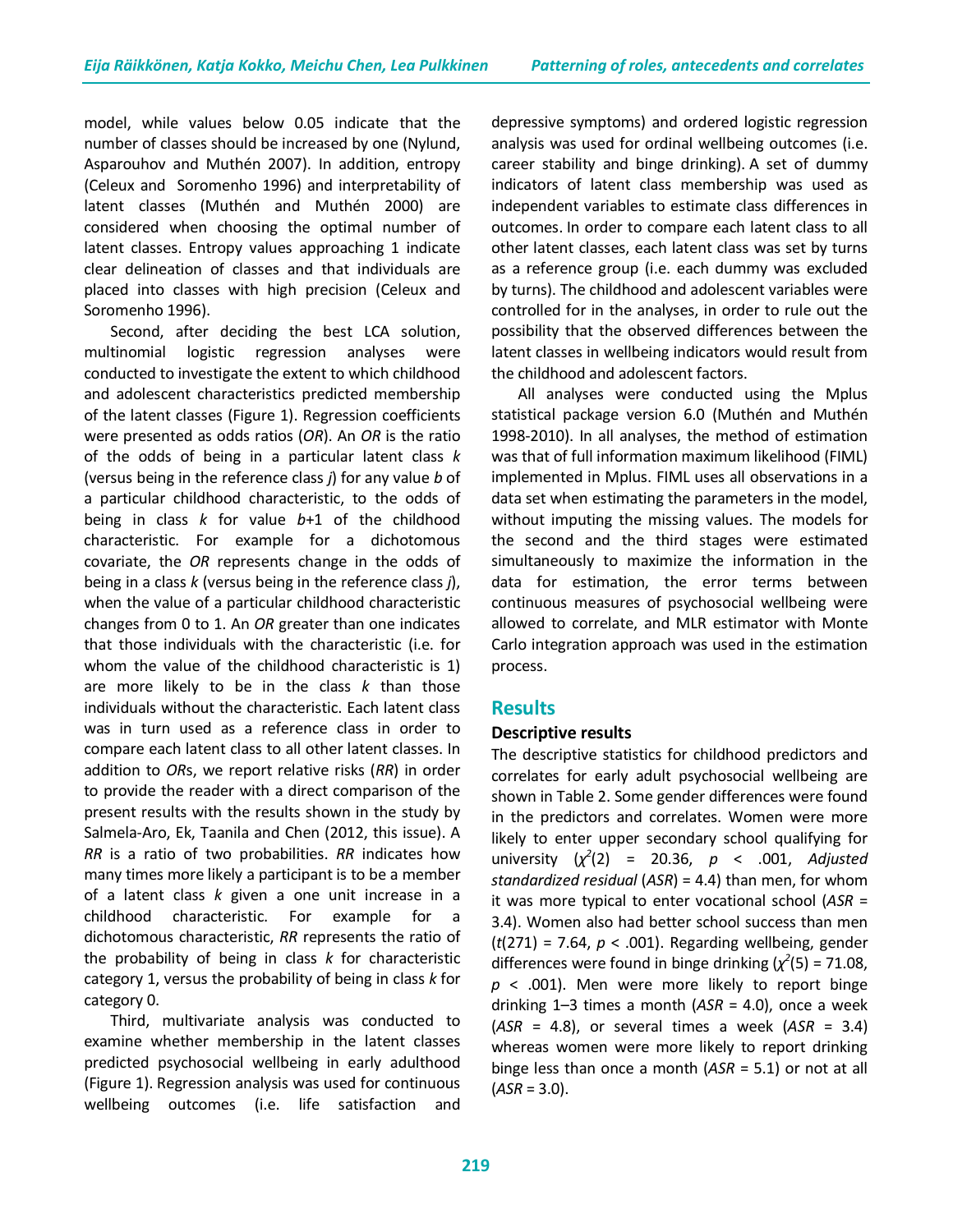#### **Latent Classes**

Fit statistics for the estimated latent class models showed that the 3-class model had the best fit indices, but also 2- and 4-class models received some support (Table 3). However, the interpretability of the 2- and 4- class models was not as good as that of the 3-class model. Therefore, we chose the three class model as the final model.

| Table 3. Model fit indices for estimated latent class solutions. |            |      |                             |                |  |
|------------------------------------------------------------------|------------|------|-----------------------------|----------------|--|
| <b>Number of classes</b>                                         | <b>BIC</b> | aBIC | <b>BLRT</b> <i>p</i> -value | <b>Entropy</b> |  |
| 2 classes                                                        | 2739       | 2659 | 0.000                       | 0.837          |  |
| 3 classes                                                        | 2776       | 2655 | 0.002                       | 0.805          |  |
| 4 classes                                                        | 2830       | 2668 | 0.072                       | 0.836          |  |
| 5 classes                                                        | 2884       | 2681 | 0.070                       | 0.789          |  |

*Note. BIC = Bayesian Information Criteria ; aBIC = adjusted Bayesian Information Criteria; BLRT = Bootstrap Likelihood Ratio Test.*

|                                         | <b>Work-orientation</b><br>with delayed<br>parenthood | <b>Traditional</b><br>work and family | Academic-<br>orientation with<br>no children |
|-----------------------------------------|-------------------------------------------------------|---------------------------------------|----------------------------------------------|
| <b>Education</b>                        |                                                       |                                       |                                              |
| No post-comprehensive education         | .347                                                  | .356                                  | .161                                         |
| <b>Vocational school</b>                | .568                                                  | .423                                  | .000                                         |
| Vocational college                      | .085                                                  | .147                                  | .359                                         |
| University                              | .000                                                  | .074                                  | .480                                         |
| <b>Employment status</b>                |                                                       |                                       |                                              |
| Unemployed/out of labor force           | .037                                                  | .007                                  | .000                                         |
| Full-time home maker                    | .000                                                  | .050                                  | .000                                         |
| Full-time student                       | .000                                                  | .033                                  | .237                                         |
| Part-time work                          | .019                                                  | .024                                  | .000                                         |
| Full-time work                          | .944                                                  | .886                                  | .763                                         |
| Living arrangements                     |                                                       |                                       |                                              |
| Lives with parents                      | .077                                                  | .010                                  | .000                                         |
| Lives away from home                    | .923                                                  | .990                                  | 1.000                                        |
| <b>Relationship status</b>              |                                                       |                                       |                                              |
| Marriage                                | .000                                                  | .972                                  | .246                                         |
| Cohabitation                            | .421                                                  | .028                                  | .254                                         |
| Single                                  | .579                                                  | .000                                  | .500                                         |
| <b>Parental status</b>                  |                                                       |                                       |                                              |
| No children                             | .753                                                  | .000                                  | 1.000                                        |
| 1 child                                 | .204                                                  | .516                                  | .000                                         |
| 2 or more children                      | .043                                                  | .484                                  | .000                                         |
| Class $N^2$                             | 163                                                   | 124                                   | 67                                           |
| Latent class probabilities <sup>2</sup> | 0.460                                                 | 0.350                                 | 0.189                                        |
| Notes.                                  |                                                       |                                       |                                              |

#### Table 4. Latent class probabilities and conditional probabilities<sup>1</sup>

<sup>1</sup> Latent class probabilities are proportions of individuals within each of the latent classes and conditional *probabilities are their distribution across the indicator variables in a given latent class.* 

*²Values from classification of individuals based on their most likely class membership.*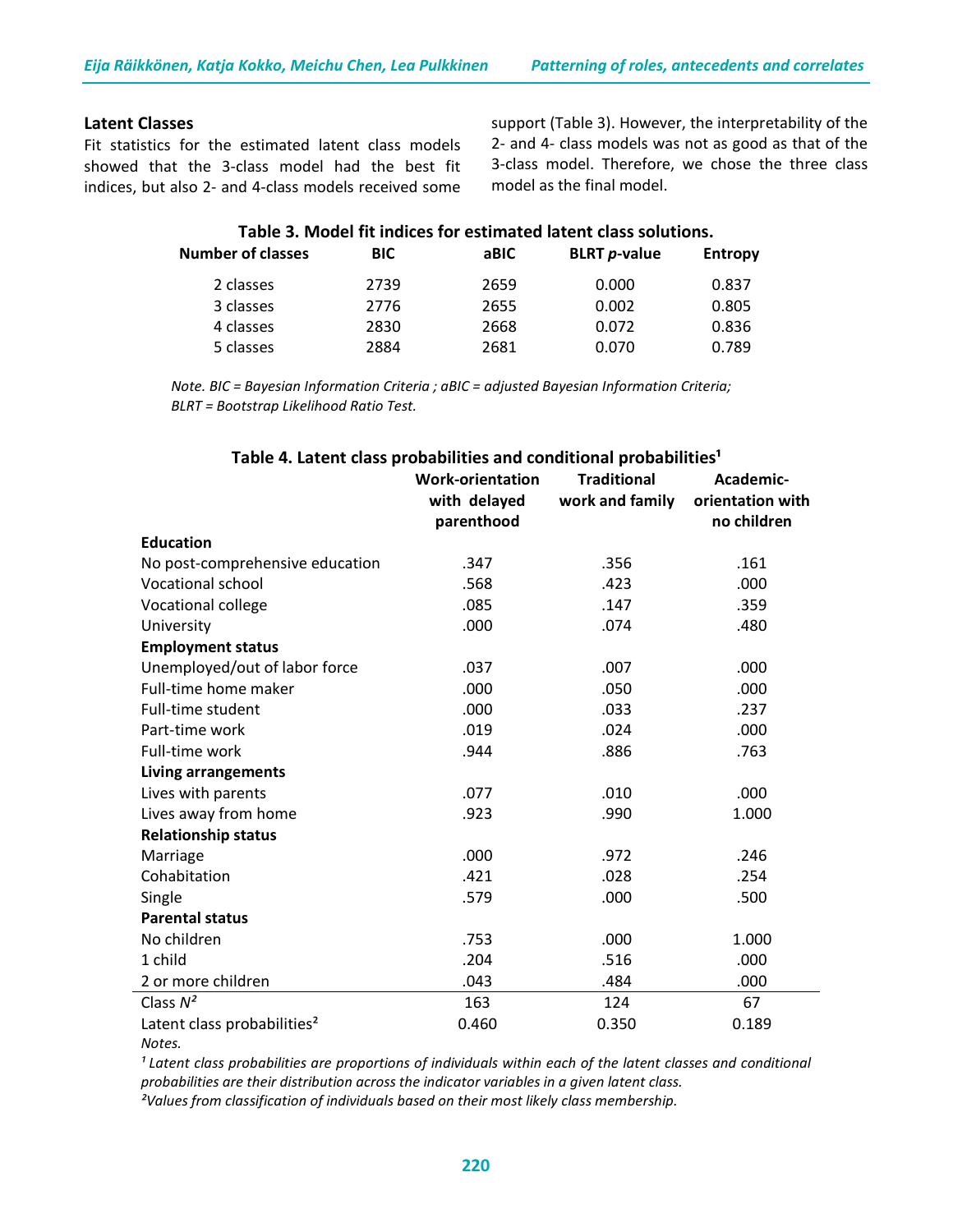Table 4 presents the latent classes and the conditional probabilities of the chosen model. Class proportions are presented in Figure 2. Almost all participants in the three classes were living independently (95.9% of the sample; Table 1). Members of the largest class, *Workorientation with delayed parenthood* (46.0%; Table 4) typically had undergone four of the five transitions by age 27: They had moved from the parental home, obtained a degree from a post-comprehensive educational institution, worked full-time, had been in a committed relationship, and had no children. Half of the group had an educational degree from a vocational school. At age 27, their partnership status was mixed: the class included single and cohabiting individuals. Additional analysis showed that 20.8% of the members in the *Work-orientation* were truly singles (i.e. they had never been married or cohabited).



**Figure 2. Percentages of JYLS latent classes (***N* **= 354).**

Members of the second class, *Traditional work and family* (35.0%; Table 4) had typically undergone all five adult transitions by age 27, that is, most of them lived independently, had a degree from a post-comprehensive educational institution, they worked full-time and they were married with at least one child. Almost half of the members of this class had an educational degree from a vocational school.

Members of the smallest class, *Academic-orientation with no children* (18.9%; Table 4) typically had undergone four of the five adult transitions: They had moved from the parental home, obtained a degree from a postcomprehensive educational institution, worked full-time, had been in a committed relationship, and had no children. At age 27, their partnership status was mixed – the class included single, cohabiting, and married participants. Additional analysis showed that 37.3% of the members in the *Academic* pattern were truly singles (i.e. they had never been married or cohabited).

#### **Antecedents of Class Membership**

Women were more likely to be in the *Traditional* pattern than in the *Academic* and *Work-orientation* patterns (Tables 5 and 6). No gender differences were found between the *Academic* and *Work-orientation* patterns. Individuals who had achieved higher school success and entered upper secondary school at age 14 were more likely to be in the *Academic* pattern than in the *Traditional* and *Work-orientation* patterns. The structure and socio-economic status of the family of origin did not significantly contribute to the class membership.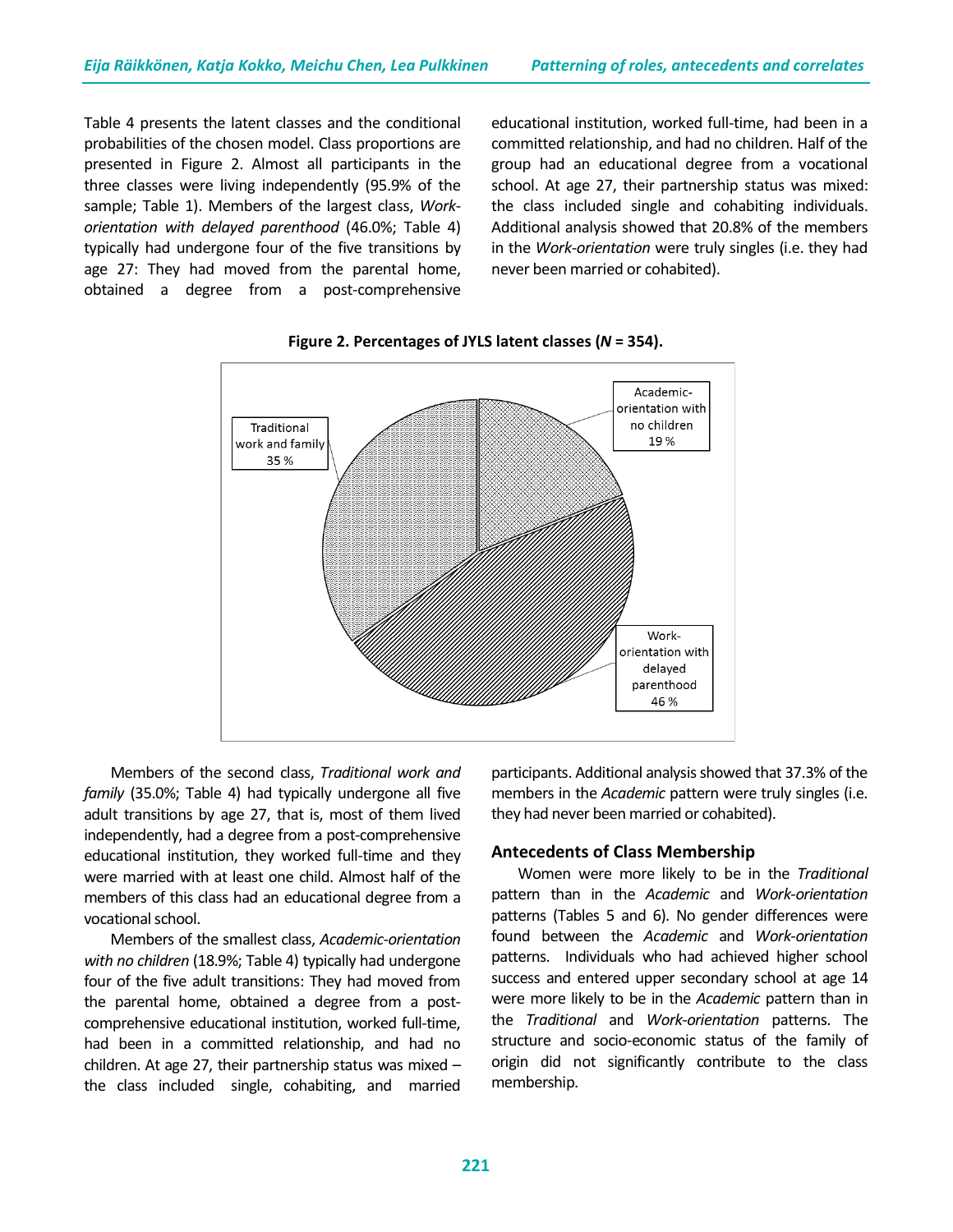**Table 5. Patterns of adult role combinations in relation to childhood and adolescent antecedents: multinomial logistic regression analysis with odds ratios (OR) and 95% confidence intervals (CI).**

| Childhood and<br>adolescent characteristics                          | <b>Traditional vs.</b><br><b>Work-orientation</b> | Academic- vs.<br><b>Work-orientation</b> | Academic-orientation<br>vs. Traditional |  |
|----------------------------------------------------------------------|---------------------------------------------------|------------------------------------------|-----------------------------------------|--|
|                                                                      | OR (95% CI)                                       | <i>OR</i> (95% CI)                       | <i>OR</i> (95% CI)                      |  |
| Male (vs. female)                                                    | $0.42$ (0.25; 0.72)*                              | 1.41(0.63; 3.17)                         | 3.36 (1.49; 7.56)**                     |  |
| White-collar (vs. blue-collar SES)                                   | 0.94(0.53; 1.67)                                  | 1.45(0.69; 3.05)                         | 1.54(0.75; 3.18)                        |  |
| Lives with one parent (vs. parents together)                         | 0.58(0.32; 1.05)                                  | $0.82$ (0.35; 1.93)                      | 1.41(0.57; 3.48)                        |  |
| Grade point average                                                  | 1.09(0.74; 1.61)                                  | $3.21(1.84; 5.61)$ ***                   | $2.96(1.68; 5.23)$ ***                  |  |
| <b>Educational aspirations</b><br>(upper secondary school vs. other) | 1.64(0.85; 3.15)                                  | 22.02 (6.98; 69.44)***                   | 13.43 (4.26; 42.35)***                  |  |
| Note. $*_{p} < .05;$ $**_{p} < .01;$ $***_{p} < .001$ .              |                                                   |                                          |                                         |  |

**Table 6. Patterns of adult role combinations in relation to childhood and adolescent antecedents: relative risks.**

| <b>Childhood and adolescent characteristics</b>            | Work-orientation with<br>delayed parenthood | <b>Traditional</b><br>work and family | Academic-orientation<br>with no children |
|------------------------------------------------------------|---------------------------------------------|---------------------------------------|------------------------------------------|
| Male (vs. female)                                          | 1.452                                       | 0.610                                 | 2.048                                    |
| White-collar SES (vs. blue-collar)                         | 1.025                                       | 0.967                                 | 1.489                                    |
| Lives with one parent (vs. parents together)               | 1.299                                       | 0.757                                 | 1.068                                    |
| Grade point average 1 sd above vs. average                 | 0.929                                       | 1.007                                 | 2.981                                    |
| Educational aspirations (upper secondary school vs. other) | 0.611                                       | 1.001                                 | 13.442                                   |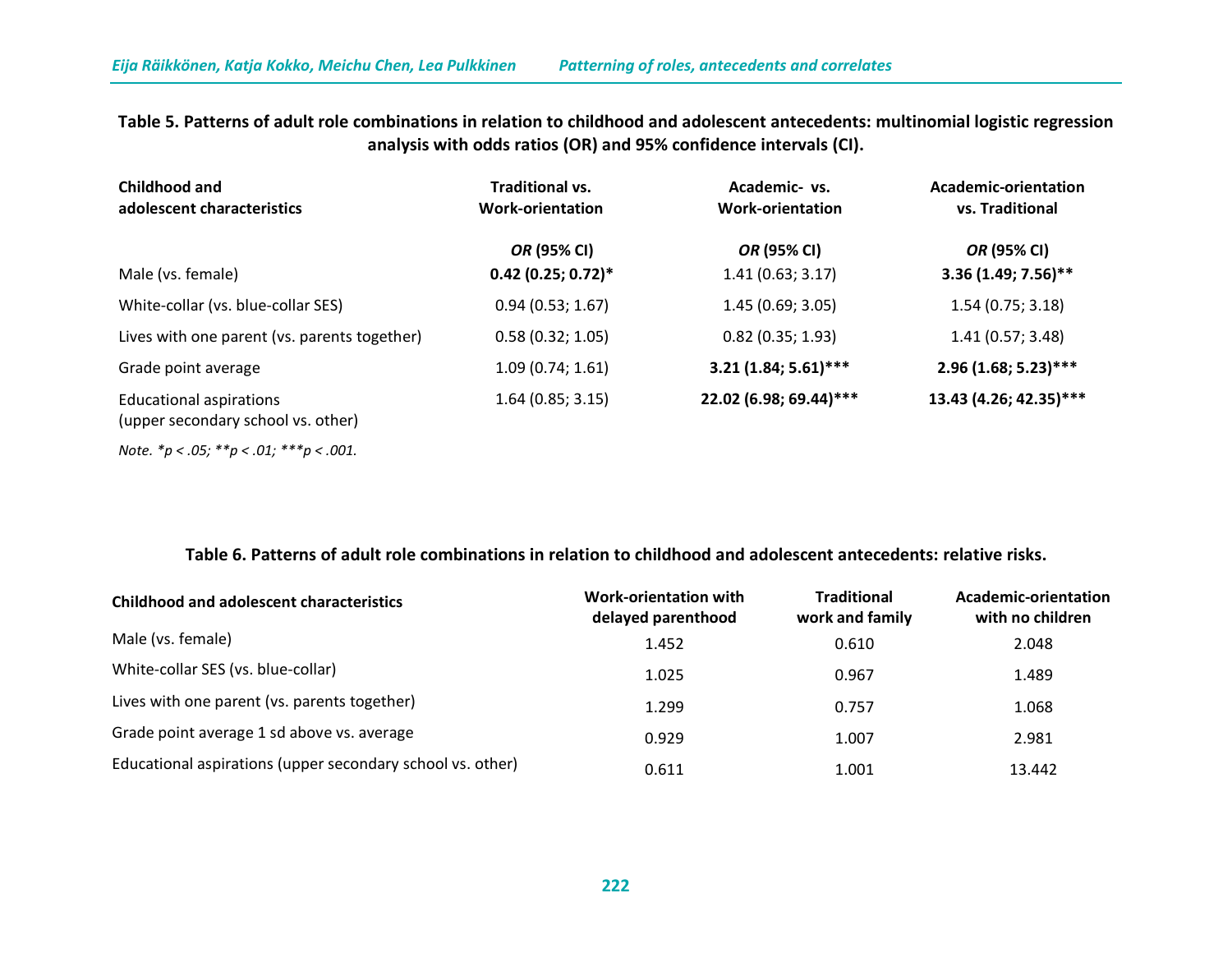## **Table 7. Patterns of adult role combinations in relation to psychosocial wellbeing: multivariate analysis.**

Regression coefficients and their standard errors (s.e. in parentheses) in each latent class are reported for all outcomes. In addition, odds ratios (OR) are presented in the case of categorical outcomes.

|                                                      | Life<br>satisfaction<br>$b$ (s.e.) | <b>Depressive</b><br>symptoms<br>$b$ (s.e.) | Career<br>stability |      | <b>Binge</b><br>drinking |      |
|------------------------------------------------------|------------------------------------|---------------------------------------------|---------------------|------|--------------------------|------|
|                                                      |                                    |                                             | $b$ (s.e.)          | OR   | $b$ (s.e.)               | OR.  |
| <b>Comparison group: Work-orientation</b>            |                                    |                                             |                     |      |                          |      |
| Traditional work and family                          | $0.18(.05)$ ***                    | $-0.13$ $(.06)*$                            | $0.62$ (.29)*       | 1.84 | $-0.66$ (.24)**          | 0.52 |
| Academic-orientation with no children                | $0.15(.08)*$                       | $-0.01$ (.08)                               | 0.27(0.47)          | 1.31 | $-0.06$ (.33)            | 0.94 |
| <b>Comparison group: Traditional work and family</b> |                                    |                                             |                     |      |                          |      |
| Academic-orientation with no children                | $-0.03$ (.07)                      | 0.122(.08)                                  | $-0.34$ (.50)       | 0.71 | $0.60$ (.33)             | 1.82 |
| <i>Note.</i> $* p < .05; * p < .01; * * p < .001.$   |                                    |                                             |                     |      |                          |      |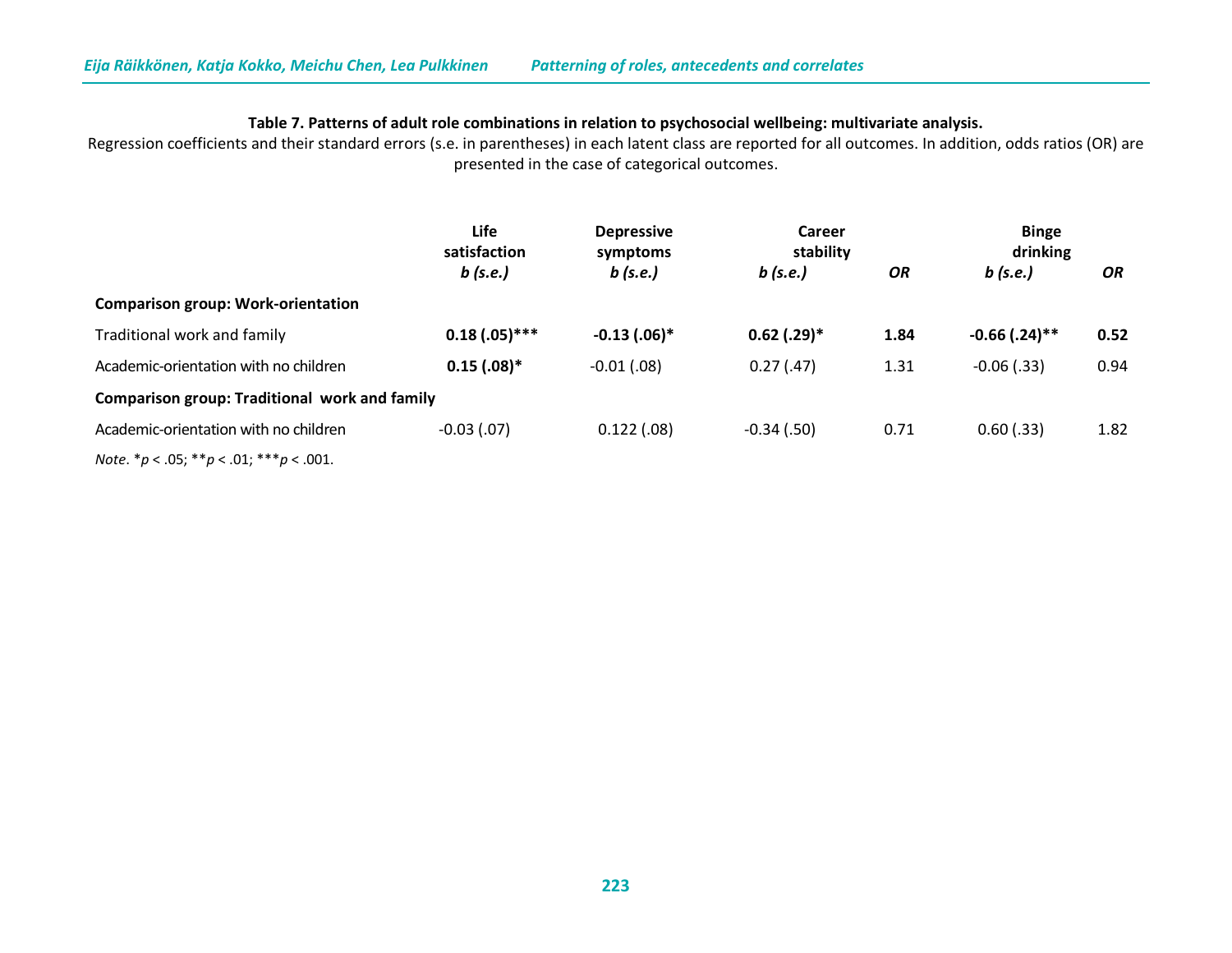#### **Psychosocial wellbeing at age 27**

Individuals in the *Traditional* pattern reported higher life satisfaction and career stability as well as less depressive symptoms and binge drinking at age 27 than individuals in the *Work-orientation* pattern (Table 7). Individuals in the *Academic* pattern showed higher level of life satisfaction than individuals in the *Work-orientation* pattern. No differences were found between *Traditional* and *Academic* patterns.

## **Discussion**

In the present study, we investigated the patterning of adult roles across the domains of housing, educational attainment, employment, partnership, and parenthood in early adulthood, as well as their childhood and adolescent antecedents and contemporaneous psychosocial wellbeing correlates. Our analyses were based on a representative sample of Finns born in 1959. We identified three patterns: *Work-orientation with delayed parenthood*, *Traditional work and family*; *Academic-orientation with no children*. Our three patterns of adult role combinations corresponded fairly well to classes found in earlier studies using latent class analysis (e.g. Oesterle et al 2010; Osgood et al 2005; Ross et al 2009; Sandefur, Eggerling-Boeck and Park 2005). Thus, although the transition to adulthood has lengthened, diversified, and become more heterogeneous in the timing and content of role changes in most western countries in recent decades (e.g. Arnett 2000; Furstenberg, Rumbaut and Settersten 2005; Shanahan 2000), the transitional patterns appear to be rather similar across countries in early adulthood.

Unsurprisingly, the majority of our participants lived independently. Hence, housing situation did not distinguish the patterns. In Finland, it is typical for young adults to move out from the parental home at an early age (Nikander 1998). This applies both to the 1959 cohort and to more recent age cohorts. One reason for this young age is that Finnish society provides a housing allowance to offset residential costs for students and those with low income for other reasons (Raivola, Zechner and Vehviläinen 2000; Saarikallio and Ylöstalo 2007). As in previous studies (e.g. Osgood et al 2005; Ross et al 2009, Sandefur, Eggerling-Boeck and Park 2005), transitions in relation to educational attainment and family formation distinguished our patterns most clearly. As indicated by the group name, individuals in the *Academic-orientation with no children* had obtained a high level of education, whereas individuals in the other two groups had lower levels of postcomprehensive education. Among those individuals who had obtained a more limited amount of education, two groups were found: first, individuals who had become parents (*Traditional* pattern), and second, individuals who had no children (*Workorientation* pattern).

Contrary to our expectations (e.g. Ross et al 2009), we did not find a pattern of individuals who had undergone few (less than four) of the adult transitions. Instead, we found two patterns of individuals (*Academic and Work-orientation*) who had one delayed transition: parenthood. The *Workorientation* pattern was the most prevalent pattern, covering over two fifths of our sample. This pattern as well as the *Academic* pattern could be considered to represent those individuals who are experiencing a delayed step into adult roles, a period which has recently been labeled as emerging adulthood (Arnett 2000).

Our results indicated that both background and individual agency-related characteristics contributed to membership of the patterns of adult role combinations, supporting the idea of bounded agency (Shanahan 2000). Our findings showed that women were over-represented in the family-oriented pattern, namely *Traditional work and family*. This result reflects earlier findings which have shown that women establish a family at an earlier age than men (Cohen et al 2003; Kokko, Pulkkinen and Mesiäinen 2009). Furthermore, as in earlier studies (e.g. Ross et al 2009), individuals in the *Academic* pattern had better school success and higher educational aspirations (indicated by the entrance to upper secondary school qualifying for tertiary education) than individuals in the *Traditional* and *Workorientation* patterns. Contrary to our expectations (e.g. Schoon et al 2007), family SES did not distinguish our patterns. One reason for these findings may be that in Finland, socio-economic differences are relatively small, education is free up to university level (Kokko et al 2008), and housing allowances were provided for students who lived in rented apartments, to offset residential costs (Raivola,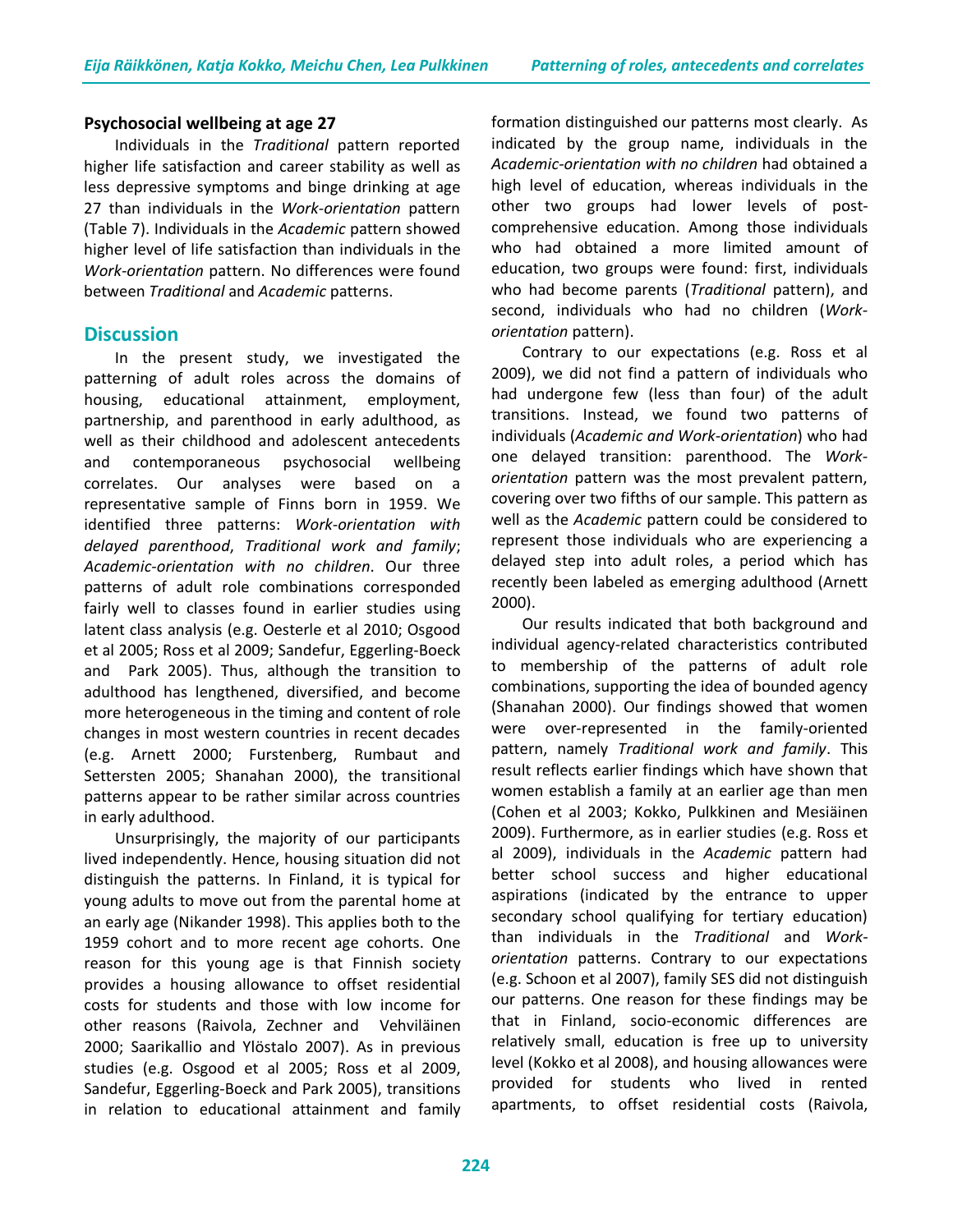Zechner and Vehviläinen 2000). Consequently, due to these readily available opportunities provided by Finnish society, it was more possible for individuals with different social backgrounds to follow the path they preferred than, for instance, might be the case in countries where there are tuition fees.

Our results showed that individuals in the *Traditional* and *Academic* patterns showed higher life satisfaction than individuals in the *Work-orientation*  pattern. Furthermore, individuals in the *Traditional*  pattern reported higher career stability and less depressive symptoms and binge drinking than individuals in the *Work-orientation* pattern. Regarding those individuals with a limited amount of postcomprehensive education, our results suggest that the relatively early completion of adult transitions seems to be associated with higher levels of wellbeing. Furthermore, in Finland, communities are obliged to provide a child care service, which enables mothers to work full-time outside the home. Therefore, becoming a parent is not an obstacle to having a stable career. Regarding the difference in life satisfaction among those who had one missing transition (*Academic* and *Work-orientation* patterns), our results indicate that individuals in the *Academic* pattern had a higher level of life satisfaction because they had obtained a higher level of postcomprehensive education than individuals in the *Work-orientation* pattern. Accordingly, it has been shown that having a higher level of education is associated with higher life satisfaction than having a lower level of education (Daukantaite and Zukauskiene 2006). However, based on our wellbeing results, no conclusions about causal links between the completion of transitions and psychosocial wellbeing can be drawn, because the wellbeing measures used in our study were not available before age 27. The examination of causal associations between wellbeing and transitions, remains for the future.

Our study contains some limitations which should be acknowledged. First, owing to the relatively small sample size, our study may have suffered from limited statistical power. This may have resulted in an inability to identify the interconnections between the categorical transition variables as well as to detect subtle links between latent classes and concurrent wellbeing correlates. Second, although latent class

analysis provides a tool for exploring the interconnections among a set of categorical variables, one should be cautious about attaching too much meaning to a latent class or to a label assigned to it (Sandefur, Eggerling-Boeck and Park 2005). Third, the patterns of adult role combinations were identified at age 27, and thereby, they represent only a snapshot in time. Therefore, our patterns do not capture the dynamic nature of the transition process. For instance, it is possible that individuals in the *Workorientation* pattern may have established a family later on. Using latent transition analysis, one could study change in class membership (Macmillan and Copher 2005; Oesterle et al 2010). Fourth, psychosocial wellbeing was measured at the same age as the transitional domains used in latent class analysis. Therefore, no conclusions can be drawn regarding the causality between psychosocial wellbeing and adult role combinations. Considering the limitations, studies with larger samples are needed in the future to confirm our results regarding patterns of adult role combinations, their antecedents in childhood and psychosocial wellbeing implications in adulthood. Furthermore, the examination of how role transitions regarding housing, education, work, partnership, and parenthood intersect and are linked across time, would be worth a separate study in the future.

Our study contributed to the existing research regarding transition to adulthood, first by considering the occurrence of five key adult transitions (i.e. moving from parental home into independent living, completion of full-time education, starting a full-time job, establishment of an intimate relationship, and becoming a parent (Furstenberg, Rumbaut and Settersten 2005; Shanahan 2000) simultaneously, rather than as isolated life events. The importance of taking the inter-relation of the adult transitions into account has been highlighted by Furstenberg and his colleagues (2005). Second, our analyses were based on a representative sample of Finns born in 1959. Third, we used a longitudinal approach, which enabled us to investigate contextual and individual childhood antecedents of the patterns of adult role combinations, as well as concurrent psychosocial wellbeing correlates of the patterns within the same individuals, adjusting for the childhood antecedents.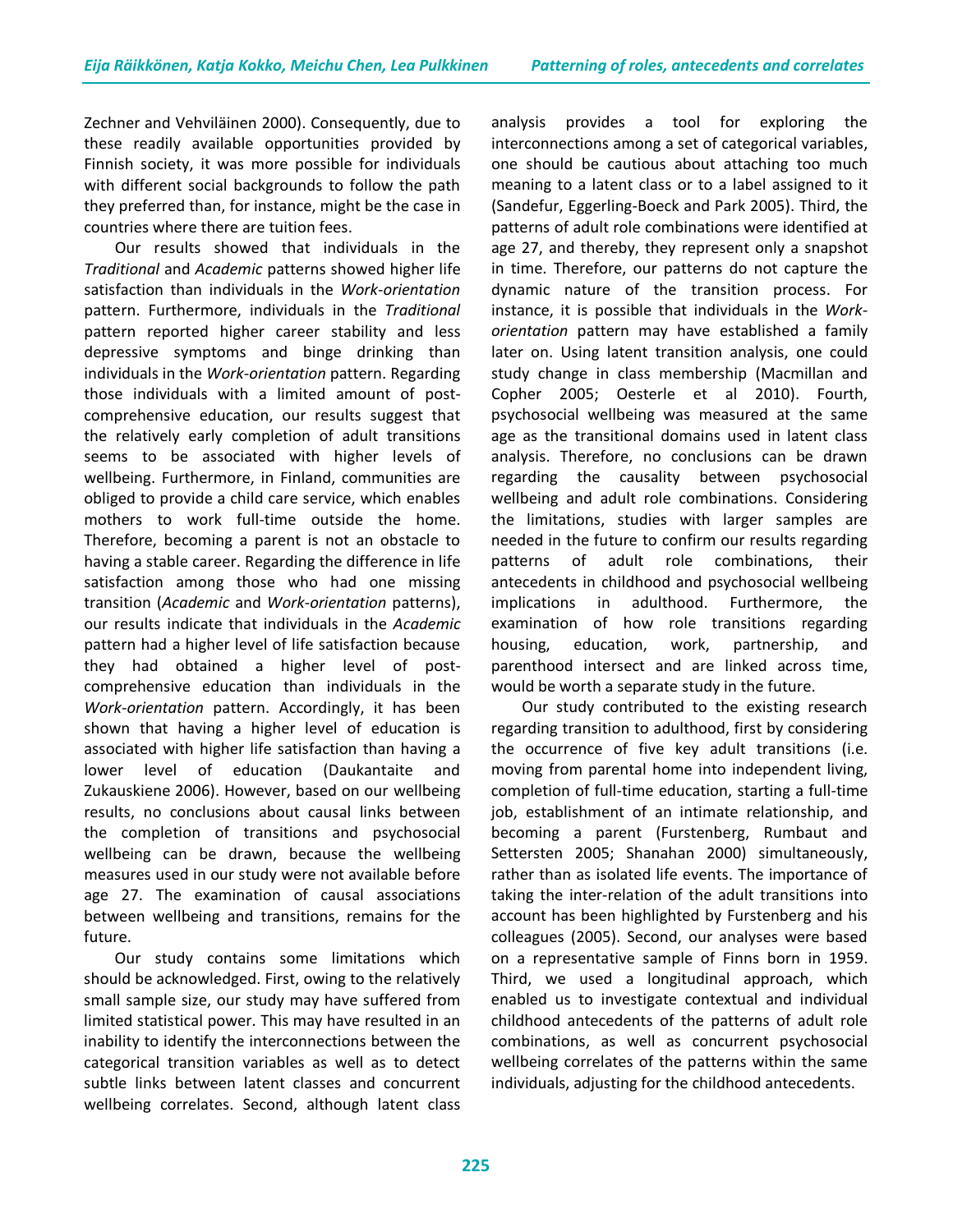# **Acknowledgements**

 The preparation of this article was funded by the Academy of Finland through grants (118316 and 135347) awarded to Katja Kokko and the grant (127125) awarded to Lea Pulkkinen. This material was also based upon work supported by the U.S. National Science Foundation under Grant No. 0818478. Any opinions, findings, and conclusions or recommendations expressed in this material are those of the authors and do not necessarily reflect the views of the National Science Foundation. We also acknowledge Arthur H Sakamoto for his mathematical assistance with relative risks and their standard deviations.

## **References**

- Amato PR, Landale NS, Havasevich-Brooks TC, Booth A, Eggebeen DJ, Schoen R and McHale SM. (2008) Precursors of young women's family formation pathways. *Journal of Marriage and Family,* 70, 1271-1286.
- Arnett JJ. (2000) Emerging adulthood: A theory of development from the late teens through the twenties. *American Psychologist,* 55, 469-480.
- Caspi A, Moffitt TE, Thornton A, Freedman D, Amell JA, Harrington H, Smeijers J and Silva PA. (1996) The life history calendar: A research and clinical assessment method for collecting retrospective event-history data. *International Journal of Methods in Psychiatric Research,* 6, 101-114.
- Celeux G and Soromenho G. (1996) An entropy criterion for assessing the number of clusters in a mixture model. *Journal of Classification,* 13, 195-212.
- Cohen P, Kasen S, Chen H, Hartmark C and Gordon K. (2003) Variations in patterns of developmental transmissions in the emerging adulthood period. *Developmental Psychology,* 39, 657-669.
- Daukantaite D and Zukauskiene R. (2006) Swedish and Lithuanian employed women's subjective well-being. *International Journal of Social Welfare*, 15 (Suppl 1), S23-S30.
- Elder GH. (1998) The life course and human development. In W Damon and RM Lerner. eds. *Handbook of child psychology, Volume 1, Theoretical models of human development (5th ed.)*. Pp 939-991. Hoboken, NJ.
- Elder GH, Kirkpatrick Johnson M and Crosnoe R. (2003) The emergence and development of life course theory. In JT Mortimer and MJ Shanahan. eds. *Handbook of the Life Course*. Pp. 3-18, Springer, New York.
- Feldt T, Mäkikangas A and Aunola K. (2006) Sense of coherence and optimism: A more positive approach to health. In L Pulkkinen, J Kaprio and RJ Rose. eds. *Socioemotional development and health from adolescence to adulthood*. Pp. 286-305, Cambridge University Press, New York.
- Furstenberg FF, Rumbaut RG and Settersten RA. (2005), On the Frontier of Adulthood: Emerging Themes and New Directions. In RA Settersten, FF Furstenberg and RG Rumbaut. eds. *On the frontier of adulthood: Theory, research, and public policy*. Pp. 3-25. University of Chicago Press, Chicago and London.
- Fussell E and Furstenberg FF. (2005) The Transition to Adulthood during the Twentieth Century: Race, Nativity, and Gender. In RA Settersten, FF Furstenberg and RG Rumbaut. eds. *On the frontier of adulthood: Theory, research, and public policy*. eds. Pp 29-75. University of Chicago Press, Chicago and London.
- Kokko K, Pulkkinen L and Mesiäinen P. (2009) Timing of parenthood in relation to other life transitions and adult social functioning. *International Journal of Behavioral Development,* 33, 356-365.
- Kokko K, Pulkkinen L, Mesiäinen P and Lyyra A-L. (2008) Trajectories based on postcomprehensive and higher education: Their correlates and antecedents. *Journal of Social Issues,* 64, 59-76.
- Lazarsfeld PF and Henry NW. (1968) *Latent structure analysis.* Houghton Mifflin*,* Boston.
- Lee C and Gramotnev H. (2007) Life transitions and mental health in a national cohort of young Australian women. *Developmental psychology,* 43, 877-888.
- Lehto A and Sutela H. (2008) *Työolojen kolme vuosikymmentä-Työolotutkimusten tuloksia 1977-2008*. Tilastokeskus, Helsinki.
- Macmillan R and Copher R. (2005) Families in the life course: Interdependency of roles, role configurations, and pathways., *Journal of Marriage and Family,* 67, 858-879.
- Muthen B and Muthen LK. (2000) Integrating person-centered and variable-centered analyses: Growth mixture modeling with latent trajectory classes., *Alcoholism: Clinical and Experimental Research,* 24, 882-891. Múthen L and Múthen B. (1998-2010) *Mplus User's Guide.* Múthen & Múthen, Los Angeles, CA.
- Nikander T. (1998) *Fertility and family surveys in countries of the ECE region.Standard country report: Finland.* United Nations, New York – Geneva.
- Nylund KL, Asparouhov T and Muthen BO. (2007) Deciding on the number of classes in latent class analysis and growth mixture modeling: A Monte Carlo simulation study. *Structural Equation Modeling,* 14, 535-569.
- Oesterle S, Hawkins JD, Hill KG and Bailey JA. (2010) Men's and women's pathways to adulthood and their adolescent precursors. *Journal of Marriage and Family,* 72, 1436-1453.